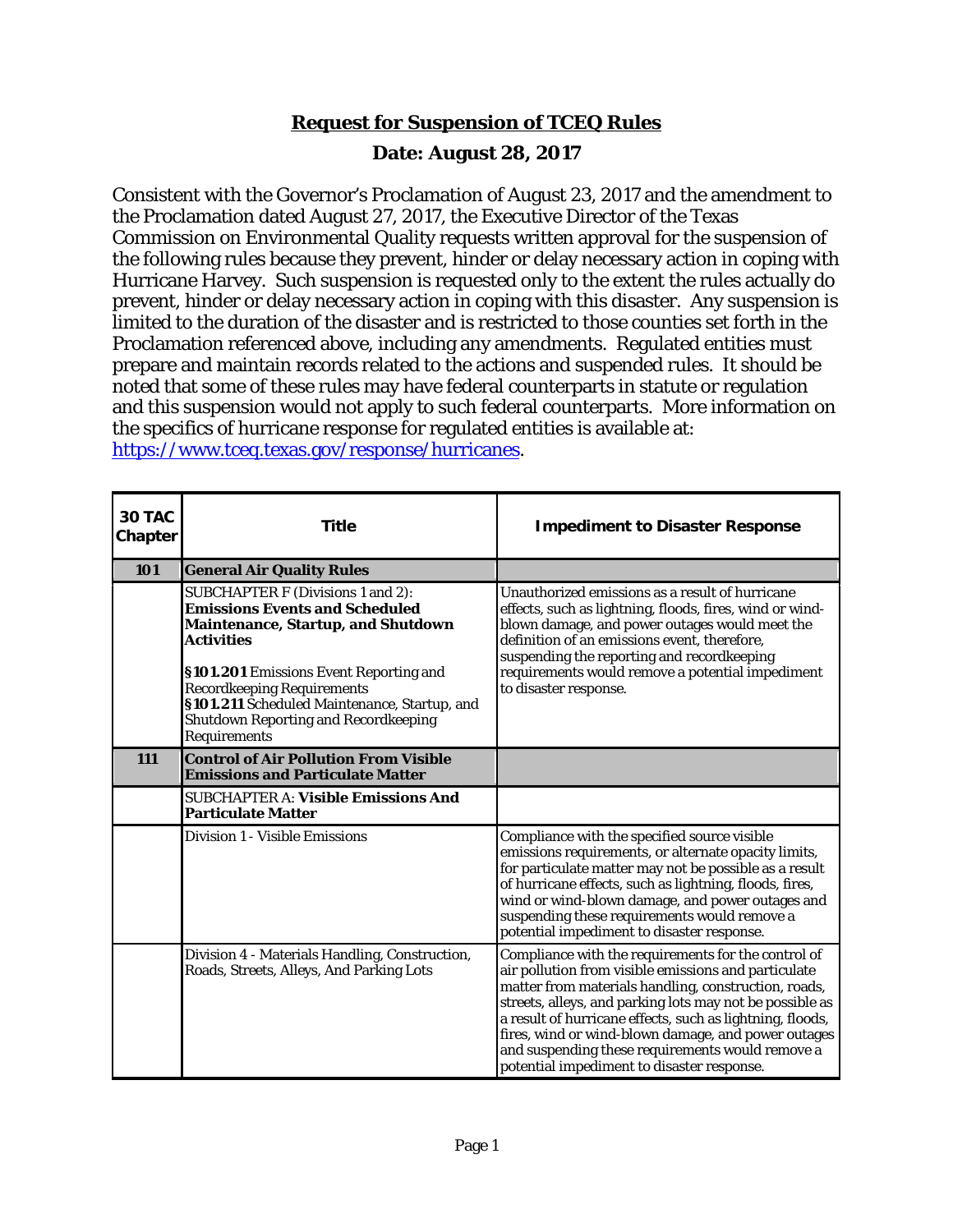| 30 TAC<br>Chapter | <b>Title</b>                                                                                                                                                                       | <b>Impediment to Disaster Response</b>                                                                                                                                                                                                                                                                                                                                                                                                                            |
|-------------------|------------------------------------------------------------------------------------------------------------------------------------------------------------------------------------|-------------------------------------------------------------------------------------------------------------------------------------------------------------------------------------------------------------------------------------------------------------------------------------------------------------------------------------------------------------------------------------------------------------------------------------------------------------------|
|                   | Division 5 - Emissions Limits On Nonagricultural<br><b>Processes</b>                                                                                                               | Compliance with the emissions limits on<br>nonagricultural processes for the control of air<br>pollution from visible emissions and particulate<br>matter may not be possible as a result of hurricane<br>effects, such as lightning, floods, fires, wind or wind-<br>blown damage, and power outages and suspending<br>these requirements would remove a potential<br>impediment to disaster response.                                                           |
|                   | <b>SUBCHAPTER B: Outdoor Burning</b><br>§111.201 General Prohibition<br>§111.203 Definitions<br>§111.217 Requirements for Certified and Insured<br><b>Prescribed Burn Managers</b> | Activities in response to hurricane effects, such as<br>lightning, floods, fires, wind or wind-blown damage,<br>and power outages will require the disposal of waste<br>and debris, which often may be accomplished through<br>outdoor burning. Emissions from outdoor burning<br>are regulated by the above rules, and suspending the<br>rules would remove a potential impediment to<br>disaster response, specifically related to expediency of<br>a response. |
| 114               | <b>Control of Air Pollution from Motor</b><br><b>Vehicles</b><br><b>SUBCHAPTER H: Low Emission Fuels</b>                                                                           |                                                                                                                                                                                                                                                                                                                                                                                                                                                                   |
|                   | Division 1 - Gasoline Volatility<br>§114.301 Control Requirements for Reid Vapor<br><b>Pressure</b>                                                                                | Suspension is requested to the extent of the terms of<br>any fuel waivers issued by EPA in response to TCEQ<br>requests. To date, EPA has issued fuel waivers on<br>August 25 and 26, 2017. The suspension and waiver<br>would assist in the effort to have adequate fuel<br>supplies in the region.                                                                                                                                                              |
|                   | Division 2 - Low Emission Diesel<br>§114.312 Low Emission Diesel Standards                                                                                                         | Suspension is requested to the extent of the terms of<br>any fuel waivers issued by EPA in response to TCEQ<br>requests. To date, EPA has issued fuel waivers on<br>August 25 and 26, 2017. The suspension and waiver<br>would assist in the effort to have adequate fuel<br>supplies in the region.                                                                                                                                                              |
| 115               | <b>Control Of Air Pollution From Volatile</b><br><b>Organic Compounds</b>                                                                                                          |                                                                                                                                                                                                                                                                                                                                                                                                                                                                   |
|                   | <b>SUBCHAPTER B:</b><br><b>General Volatile Organic Compound</b><br><b>Sources</b>                                                                                                 |                                                                                                                                                                                                                                                                                                                                                                                                                                                                   |
|                   | Division 1 - Storage Of Volatile Organic<br>Compounds                                                                                                                              | Unauthorized emissions may occur due to improper<br>storage of VOC material as a result of hurricane<br>effects, such as lightning, floods, fires, wind or wind-<br>blown damage, and power outages and suspending<br>the VOC storage requirements would remove a<br>potential impediment to disaster response.                                                                                                                                                   |
|                   | Division 4 - Industrial Wastewater                                                                                                                                                 | Unauthorized emissions may occur due to an affected<br>source category not complying with the industrial<br>wastewater rules as a result of hurricane effects, such<br>as lightning, floods, fires, wind or wind-blown<br>damage, and power outages and suspending these<br>requirements would remove a potential impediment<br>to disaster response.                                                                                                             |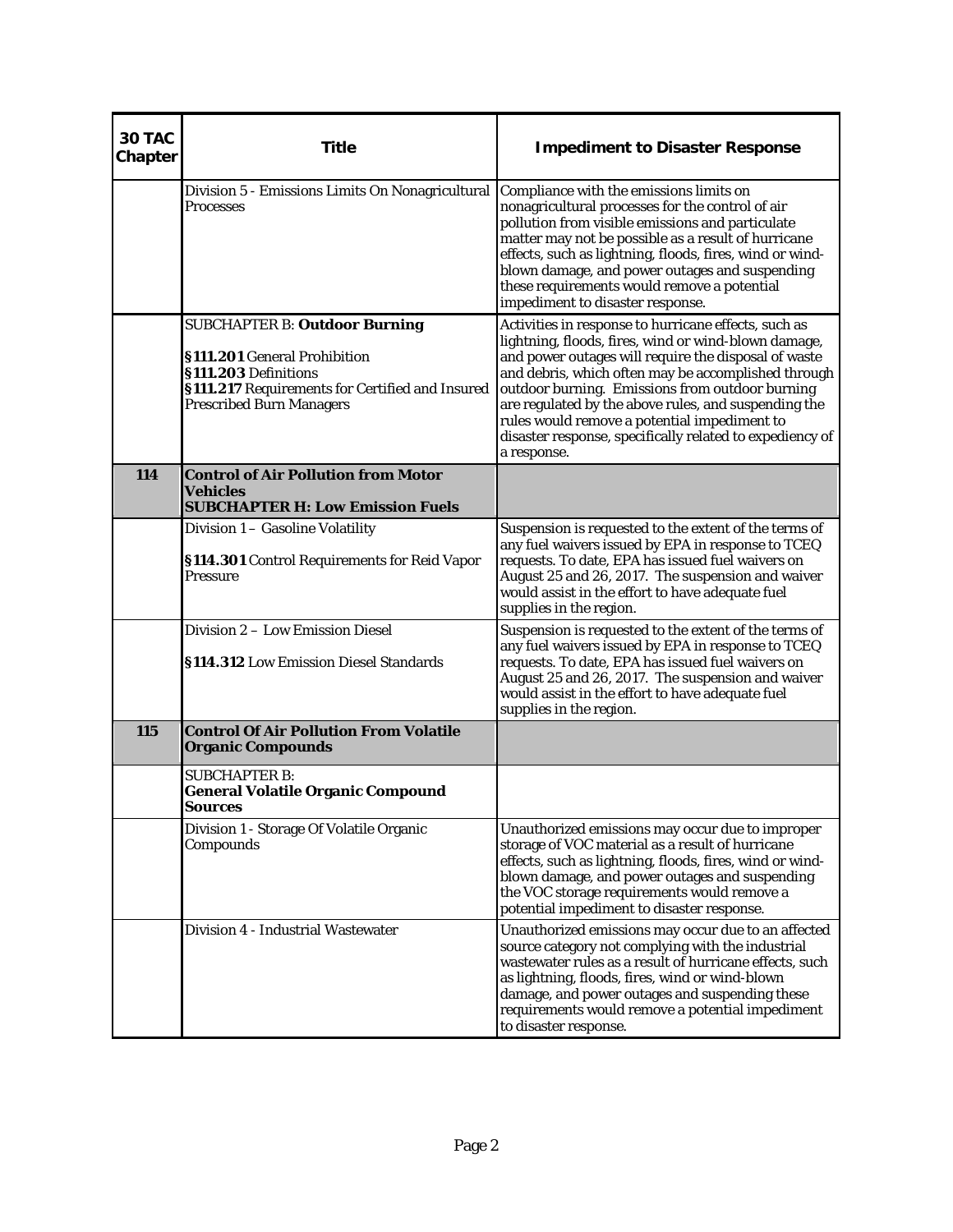| 30 TAC<br>Chapter | <b>Title</b>                                                                                                                                                                                                                                                                                                                                                                                                                                                                                                                 | <b>Impediment to Disaster Response</b>                                                                                                                                                                                                                                                                                                                                                                       |
|-------------------|------------------------------------------------------------------------------------------------------------------------------------------------------------------------------------------------------------------------------------------------------------------------------------------------------------------------------------------------------------------------------------------------------------------------------------------------------------------------------------------------------------------------------|--------------------------------------------------------------------------------------------------------------------------------------------------------------------------------------------------------------------------------------------------------------------------------------------------------------------------------------------------------------------------------------------------------------|
|                   | Division 5 - Municipal Solid Waste Landfills                                                                                                                                                                                                                                                                                                                                                                                                                                                                                 | Operation of a municipal solid waste landfill in<br>compliance with the nonmethane organic compounds<br>emission rate for the landfill may not be possible as a<br>result of hurricane effects, such as lightning, floods,<br>fires, wind or wind-blown damage, and power outages<br>and suspending these requirements would remove a<br>potential impediment to disaster response.                          |
|                   | <b>SUBCHAPTER C:</b><br><b>Volatile Organic Compound Transfer</b><br><b>Operations</b><br>Division 1 - Loading And Unloading Of Volatile<br><b>Organic Compounds</b><br>Division 3 - Control Of Volatile Organic<br><b>Compound Leaks From Transport Vessels</b>                                                                                                                                                                                                                                                             | Unauthorized emissions may occur due to VOC<br>transfer operations as a result of hurricane effects,<br>such as lightning, floods, fires, wind or wind-blown<br>damage, and power outages and suspending these<br>requirements would remove a potential impediment<br>to disaster response.                                                                                                                  |
|                   | <b>SUBCHAPTER D:</b><br><b>Petroleum Refining, Natural Gas</b><br><b>Processing, And Petrochemical Processes</b><br>Division 1 - Process Unit Turnaround And<br>Vacuum-Producing Systems In Petroleum<br><b>Refineries</b><br>Division 2 - Fugitive Emission Control In<br>Petroleum Refineries In Gregg, Nueces, And<br><b>Victoria Counties</b><br>Division 3 - Fugitive Emission Control In<br>Petroleum Refining, Natural Gas/Gasoline<br>Processing, And Petrochemical Processes In<br><b>Ozone Nonattainment Areas</b> | Unauthorized emissions may occur due to various<br>petroleum refining, natural gas processing, or<br>petrochemical processes not complying with the<br>industrial wastewater rules as a result of hurricane<br>effects, such as lightning, floods, fires, wind or wind-<br>blown damage, and power outages and suspending<br>these requirements would remove a potential<br>impediment to disaster response. |
|                   | <b>SUBCHAPTER F:</b><br><b>Miscellaneous Industrial Sources</b>                                                                                                                                                                                                                                                                                                                                                                                                                                                              |                                                                                                                                                                                                                                                                                                                                                                                                              |
|                   | Division 1 - Cutback Asphalt                                                                                                                                                                                                                                                                                                                                                                                                                                                                                                 | Unauthorized emissions may occur due to use of<br>conventional cutback asphalt not in compliance with<br>VOC solvent content requirement as a result of<br>hurricane effects, such as lightning, floods, fires, wind<br>or wind-blown damage, and power outages and<br>suspending these requirements would remove a<br>potential impediment to disaster response.                                            |
|                   | Division 3 - Degassing Of Storage Tanks,<br>Transport Vessels, And Marine Vessels                                                                                                                                                                                                                                                                                                                                                                                                                                            | Unauthorized emissions of VOCs may occur as a<br>result of hurricane effects, such as lightning, floods,<br>fires, wind or wind-blown damage, and power outages<br>and suspending these requirements would remove a<br>potential impediment to disaster response.                                                                                                                                            |
| 117               | <b>Control Of Air Pollution From Nitrogen</b><br><b>Compounds</b>                                                                                                                                                                                                                                                                                                                                                                                                                                                            |                                                                                                                                                                                                                                                                                                                                                                                                              |
|                   | <b>SUBCHAPTER D:</b><br><b>COMBUSTION CONTROL AT MINOR</b><br>SOURCES IN OZONE NONATTAINMENT<br><b>AREAS</b><br>Division 1 - Houston-Galveston-Brazoria Ozone<br><b>Nonattainment Area Minor Sources</b>                                                                                                                                                                                                                                                                                                                     | Compliance with the combustion control<br>requirements for nitrogen compounds at minor<br>sources in the Houston-Galveston-Brazoria ozone<br>nonattainment area may not be possible as a result of<br>hurricane effects, such as lightning, floods, fires, wind<br>or wind-blown damage, and power outages and<br>suspending these requirements would remove a<br>potential impediment to disaster response. |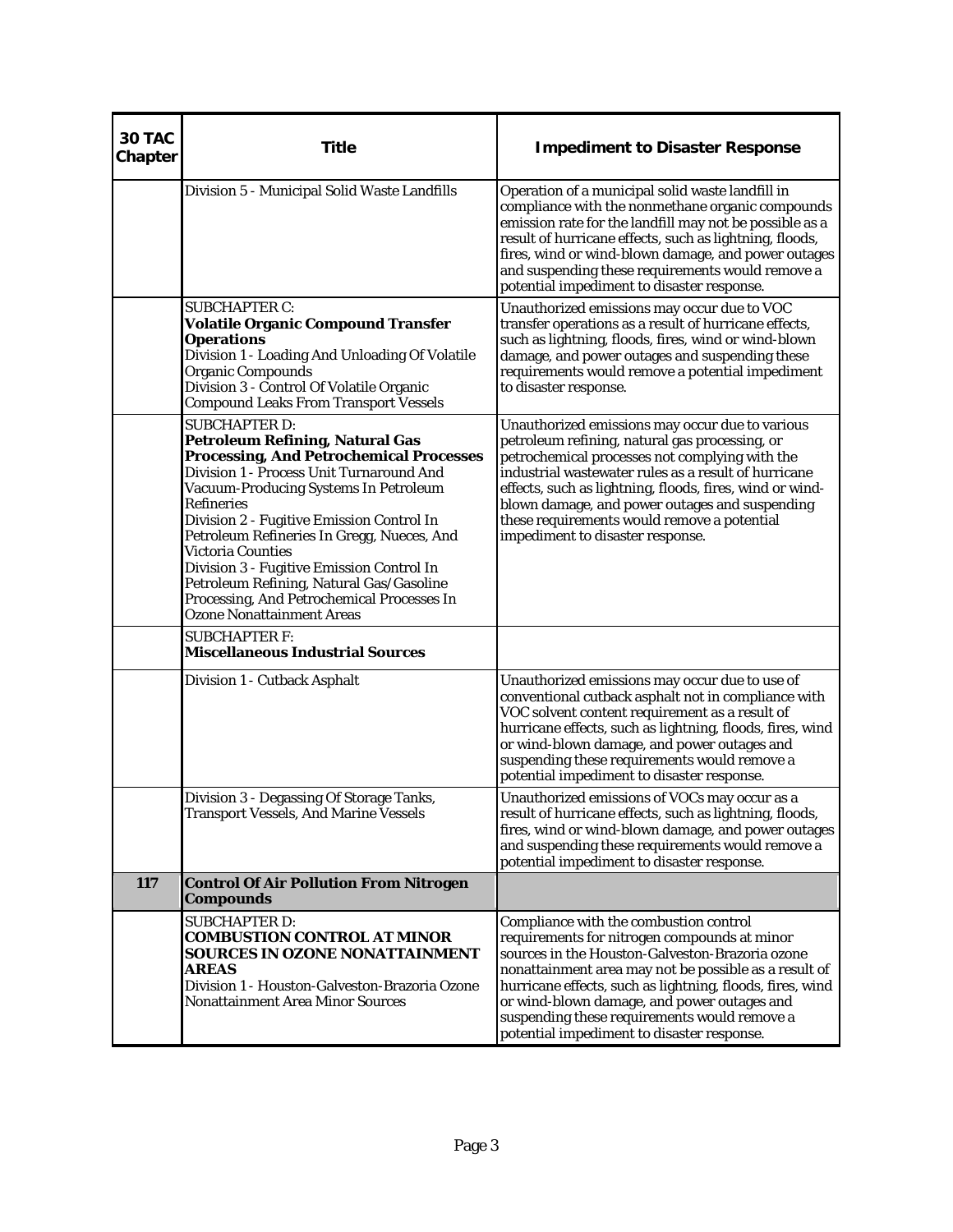| 30 TAC<br>Chapter | <b>Title</b>                                                                                                                                                                                                                                                                                  | <b>Impediment to Disaster Response</b>                                                                                                                                                                                                                                                                                                                                                                                                                                                                                                                                                                                          |
|-------------------|-----------------------------------------------------------------------------------------------------------------------------------------------------------------------------------------------------------------------------------------------------------------------------------------------|---------------------------------------------------------------------------------------------------------------------------------------------------------------------------------------------------------------------------------------------------------------------------------------------------------------------------------------------------------------------------------------------------------------------------------------------------------------------------------------------------------------------------------------------------------------------------------------------------------------------------------|
|                   | <b>SUBCHAPTER E:</b><br><b>MULTI-REGION COMBUSTION CONTROL</b><br>Division 1 - Utility Electric Generation In East<br><b>And Central Texas</b><br>Division 2 - Cement Kilns<br>Division 3 - Water Heaters, Small Boilers, And<br><b>Process Heaters</b><br>Division 4 - East Texas Combustion | Compliance with the combustion control<br>requirements for nitrogen compounds at: utility<br>electric generation in East and Central Texas; cement<br>kilns; water heaters, small boilers, and process<br>heaters; and stationary gas-fired reciprocating<br>internal combustion engines at any stationary source<br>of nitrogen oxides in a county covered by the<br>proclamation may not be possible as a result of<br>hurricane effects, such as lightning, floods, fires, wind<br>or wind-blown damage, and power outages and<br>suspending these requirements would remove a<br>potential impediment to disaster response. |
|                   | SUBCHAPTER F: ACID MANUFACTURING<br>Division 1 - Adipic Acid Manufacturing<br>Division 2 - Nitric Acid Manufacturing--Ozone<br><b>Nonattainment Areas</b><br>Division 3 - Nitric Acid Manufacturing--General                                                                                  | Compliance with the combustion control<br>requirements for nitrogen compounds at adipic and<br>nitric acid production units may not be possible as a<br>result of hurricane effects, such as lightning, floods,<br>fires, wind or wind-blown damage, and power outages<br>and suspending these requirements would remove a<br>potential impediment to disaster response.                                                                                                                                                                                                                                                        |
| 285               | <b>On-Site Sewage Facilities</b>                                                                                                                                                                                                                                                              |                                                                                                                                                                                                                                                                                                                                                                                                                                                                                                                                                                                                                                 |
|                   | <b>SUBCHAPTER A:</b><br><b>General Provisions</b>                                                                                                                                                                                                                                             | Subchapter A contains requirements for the<br>construction, repair, and operation of on-site sewage<br>facilities. Suspending the rules will allow expedited<br>construction and repair of on-site facilities and may<br>remove a potential impediment to disaster recovery.                                                                                                                                                                                                                                                                                                                                                    |
|                   | <b>SUBCHAPTER D:</b><br>Planning, Construction and Installation<br><b>Standards for OSSFs</b><br>§285.35 Emergency Repairs                                                                                                                                                                    | Subchapter D contains notification requirements<br>related to the emergency repair of on-site sewage<br>facilities. Suspending the rules may remove a<br>potential impediment to disaster recovery.                                                                                                                                                                                                                                                                                                                                                                                                                             |
| 293               | <b>Water Districts</b>                                                                                                                                                                                                                                                                        |                                                                                                                                                                                                                                                                                                                                                                                                                                                                                                                                                                                                                                 |
|                   | <b>SUBCHAPTER F: Actions Relating to</b><br><b>Construction Projects and Purchase of</b><br><b>Facilities</b><br>§293.62 Construction Related Documents To Be<br>Submitted to the Agency<br>§293.63 Contract Documents for Water District<br>Projects                                         | Section 293.62 contains requirements for submitting<br>specific documents and reports to the executive<br>director for approval during the construction of<br>district facilities financed with bond proceeds. Section<br>293.63 requires districts to solicit bids for<br>construction projects. Suspending these rules may<br>remove a potential impediment to disaster recovery.                                                                                                                                                                                                                                             |
|                   | <b>SUBCHAPTER G: Other Actions Requiring</b><br><b>Commission Consideration for Approval</b><br>§293.83 District Use of Surplus Funds for Any<br>Purpose and Use of Maintenance Tax Revenue for<br><b>Certain Purposes</b><br>§293.84 District Use of Escrowed Funds                          | Section 293.83 requires districts to obtain executive<br>director approval prior to using surplus funds from a<br>bond issuance. Section 293.84 requires executive<br>director approval prior to a district using bond funds<br>that have been placed in escrow. Suspending these<br>rules may remove a potential impediment to disaster<br>recovery.                                                                                                                                                                                                                                                                           |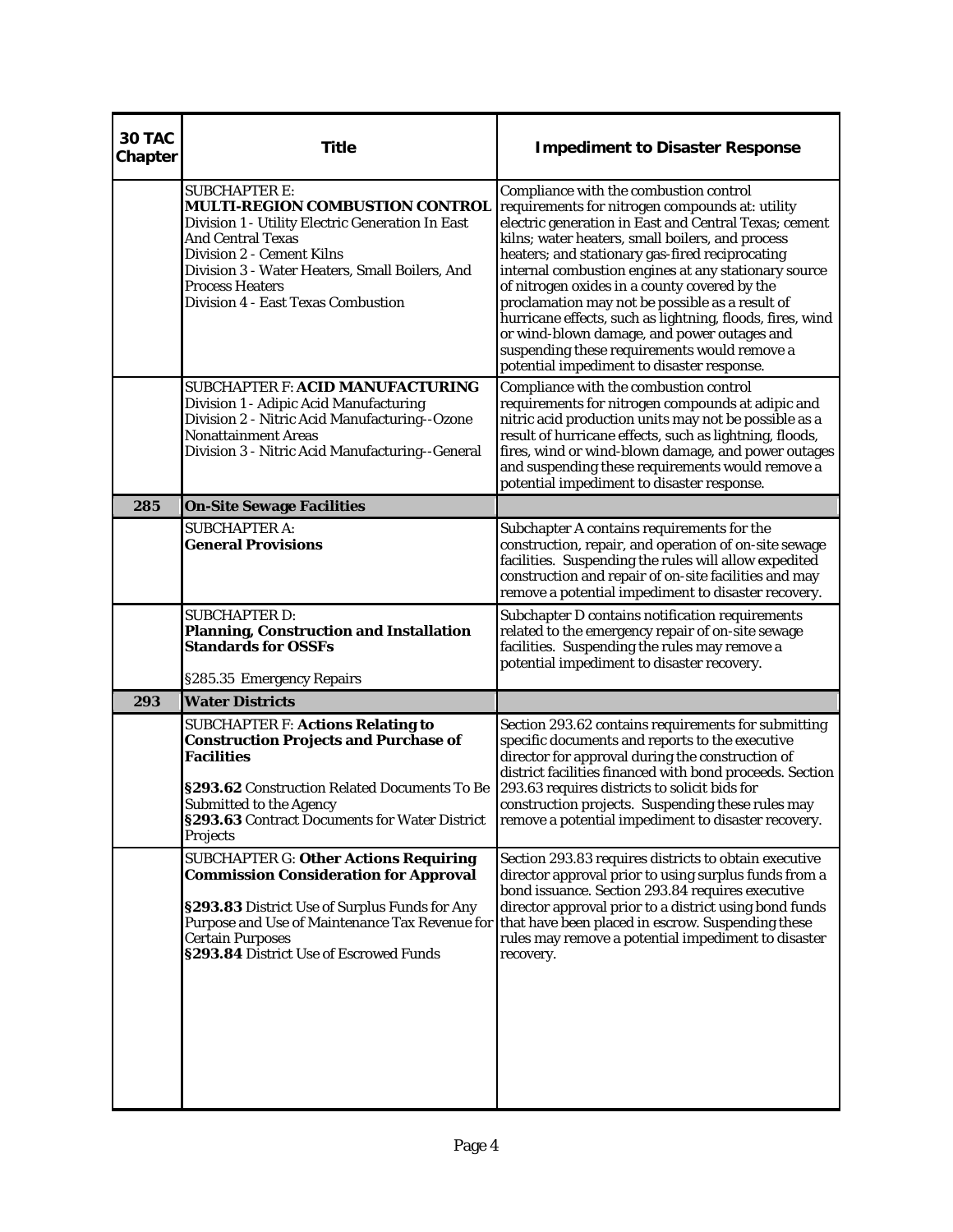| <b>30 TAC</b><br>Chapter | <b>Title</b>                                                                                                                                                                                                          | <b>Impediment to Disaster Response</b>                                                                                                                                                                                                                                                                                                                                                                                                                                                                                    |
|--------------------------|-----------------------------------------------------------------------------------------------------------------------------------------------------------------------------------------------------------------------|---------------------------------------------------------------------------------------------------------------------------------------------------------------------------------------------------------------------------------------------------------------------------------------------------------------------------------------------------------------------------------------------------------------------------------------------------------------------------------------------------------------------------|
| 304                      | <b>Watermaster Operations</b>                                                                                                                                                                                         |                                                                                                                                                                                                                                                                                                                                                                                                                                                                                                                           |
|                          | <b>SUBCHAPTER B: Regulation of the Use of</b><br><b>State Water or Watercourses</b><br>§304.13. Requirement for Measuring Devices<br>§304.15. Declarations of Intent to Divert,<br><b>Transport, or Release Water</b> | Secton 304.13 requires diverters in watermaster areas<br>to install and maintain measuring devices. Measuring<br>devices can be impacted by flooding and other storm<br>components and suspending rules will allow facilities<br>to replace measuring devices when conditions<br>stabilize and are safe. Section 304.15 requires<br>diverters in watermaster areas to notify the TCEQ in<br>advance of diverting. Suspending this requirement<br>will allow facilities to focus on other disaster recovery<br>activities. |
| 305                      | <b>Consolidated Permits</b>                                                                                                                                                                                           |                                                                                                                                                                                                                                                                                                                                                                                                                                                                                                                           |
|                          | <b>SUBCHAPTER P:</b><br><b>Effluent Guidelines and Standards for</b><br><b>Texas Pollutant Discharge Elimination</b><br><b>System (TPDES) Permits</b>                                                                 | Subchapter P adopts federal regulations for TPDES<br>permits. Wastewater treatment facilities in storm<br>damaged areas may temporarily not be able to comply<br>with these standards and suspending the rules may<br>remove a potential impediment to disaster<br>recovery.                                                                                                                                                                                                                                              |
| 307                      | <b>Texas Surface Water Quality Standards</b>                                                                                                                                                                          | Chapter 307 sets forth general criteria that apply to<br>surface water in the state and specifically apply to<br>substances attributed to waste discharges or human<br>activities. Wastewater treatment facilities in storm<br>damaged areas may temporarily not be able to comply<br>with these standards and suspending the rules may<br>remove a potential impediment to disaster recovery.                                                                                                                            |
| 309                      | <b>Domestic Wastewater Effluent Limitation</b><br>and Plant Siting                                                                                                                                                    |                                                                                                                                                                                                                                                                                                                                                                                                                                                                                                                           |
|                          | <b>SUBCHAPTER A:</b><br><b>Effluent Limitations</b>                                                                                                                                                                   | Subchapter A establishes effluent quality limitations<br>for treated domestic sewage which will be required of<br>permittees as appropriate to maintain water quality in<br>accordance with the commission's surface water<br>quality standards. Wastewater treatment facilities in<br>storm damaged areas may temporarily not be able to<br>comply with these standards and suspending the rules<br>may remove a potential impediment to disaster<br>recovery.                                                           |
|                          | <b>SUBCHAPTER C:</b><br><b>Land Disposal of Sewage Effluent</b>                                                                                                                                                       | Subchapter C contains requirements for the land<br>disposal of sewage effluent. Land disposal activities in<br>storm damaged areas may temporarily not be able to<br>comply with these standards and suspending the rules<br>may remove a potential impediment to disaster<br>recovery.                                                                                                                                                                                                                                   |
| 312                      | <b>Sludge Use, Disposal, and Transportation</b>                                                                                                                                                                       |                                                                                                                                                                                                                                                                                                                                                                                                                                                                                                                           |
|                          | <b>SUBCHAPTER F:</b><br><b>Disposal of Water Treatment Sludge</b>                                                                                                                                                     | Subchapter F requires a permit to dispose of water<br>treatment sludge. Suspending the rules will allow<br>additional entities to dispose of water treatment<br>sludge and may remove a potential impediment to<br>disaster recovery.                                                                                                                                                                                                                                                                                     |
|                          | <b>SUBCHAPTER G:</b><br><b>Transporters and Temporary Storage</b><br><b>Provisions</b>                                                                                                                                | Subchapter G requires sludge transporters to register<br>with the TCEQ. Suspending the rules will allow<br>additional transporters to transport sludge and may<br>remove a potential impediment to disaster recovery.                                                                                                                                                                                                                                                                                                     |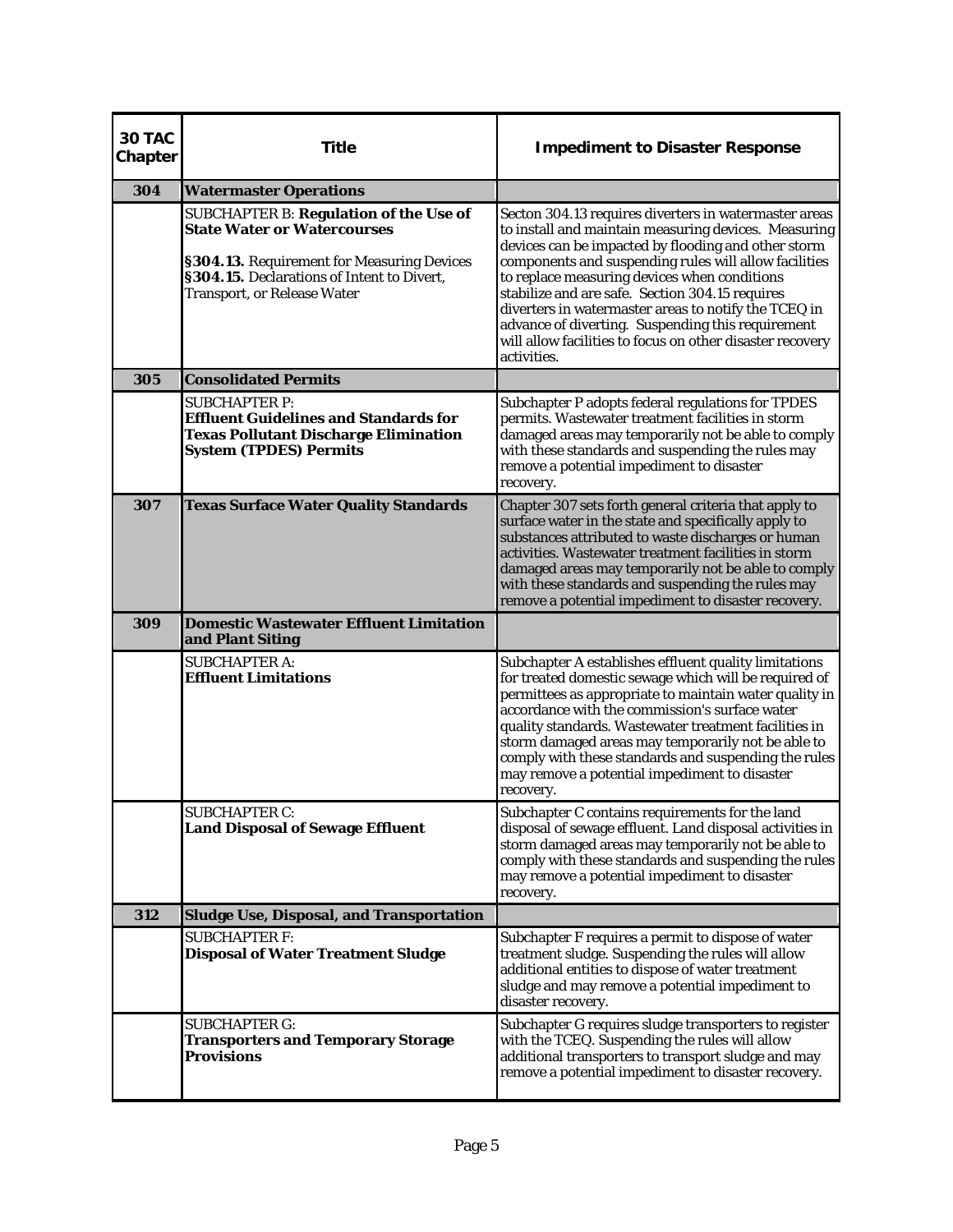| 30 TAC<br><b>Chapter</b> | <b>Title</b>                                                                                                                                                                                                                                                                                                                                                                                                                                                                                                                                                                      | <b>Impediment to Disaster Response</b>                                                                                                                                                                                                                                                                                                                                                                                             |
|--------------------------|-----------------------------------------------------------------------------------------------------------------------------------------------------------------------------------------------------------------------------------------------------------------------------------------------------------------------------------------------------------------------------------------------------------------------------------------------------------------------------------------------------------------------------------------------------------------------------------|------------------------------------------------------------------------------------------------------------------------------------------------------------------------------------------------------------------------------------------------------------------------------------------------------------------------------------------------------------------------------------------------------------------------------------|
| 314                      | <b>Toxic Pollutant Effluent Standards</b>                                                                                                                                                                                                                                                                                                                                                                                                                                                                                                                                         |                                                                                                                                                                                                                                                                                                                                                                                                                                    |
|                          | <b>SUBCHAPTER A:</b><br><b>Toxic Pollutant Effluent Standards and</b><br><b>Prohibitions</b>                                                                                                                                                                                                                                                                                                                                                                                                                                                                                      | Chapter 314 adopts by reference 40 Code of Federal<br>Regulations, Part 129, Subpart A, concerning toxic<br>pollutant effluent standards and prohibitions.<br>Wastewater treatment facilities in storm damaged<br>areas may temporarily not be able to comply with<br>these standards and suspending the rules may remove<br>a potential impediment to disaster recovery.                                                          |
| 321                      | <b>Control of Certain Activities by Rule</b>                                                                                                                                                                                                                                                                                                                                                                                                                                                                                                                                      |                                                                                                                                                                                                                                                                                                                                                                                                                                    |
|                          | <b>SUBCHAPTER B:</b><br><b>Concentrated Animal Feeding Operations</b>                                                                                                                                                                                                                                                                                                                                                                                                                                                                                                             | Subchapter B contains requirements for the land<br>application of manure, sludge, or wastewater<br>resulting from concentrated animal feeding<br>operations. Operations in storm damaged areas may<br>temporarily not be able to comply with these<br>standards and suspending the rules may remove a<br>potential impediment to disaster recovery.                                                                                |
| 327                      | <b>Spill Prevention and Control</b>                                                                                                                                                                                                                                                                                                                                                                                                                                                                                                                                               | Chapter 327 applies to discharges or spills that result<br>in a release to the environment within the territorial<br>limits of the State of Texas, including the coastal<br>waters of this state and requires all accidental<br>discharges or spills of treated or untreated wastewater<br>shall be reported within 24 hours of the occurrence.<br>Suspending the rules may remove a potential<br>impediment to disaster recovery. |
| 330                      | <b>Municipal Solid Waste</b>                                                                                                                                                                                                                                                                                                                                                                                                                                                                                                                                                      |                                                                                                                                                                                                                                                                                                                                                                                                                                    |
|                          | <b>SUBCHAPTER A:</b><br><b>General Information</b><br>§330.1 Purpose and Applicability<br>§330.3 Definitions<br>§330.5 Classification of Municipal Solid Waste<br><b>Facilities</b><br>§330.7 Permit Required<br>§330.9 Registration Required<br>§330.11 Notification Required<br>§330.13 Waste Management Activities Exempt<br>from Permitting, Registration, or Notification<br>§330.15 General Prohibitions<br>§330.17 Technical Guidelines<br>§330.23 Relationships with Other Governmental<br><b>Entities</b><br>§330.25 Relationship with County Licensing<br><b>System</b> | These rules provide the requirements for<br>authorizations and prohibitions applicable for<br>storage, processing, removal, or disposal of any solid<br>waste. These provisions could impede a facility's<br>responses to Hurricane Harvey, especially in regard to<br>debris removal and storage.                                                                                                                                 |
|                          | <b>SUBCHAPTER C:</b><br><b>Municipal Solid Waste Collection and</b><br><b>Transportation</b>                                                                                                                                                                                                                                                                                                                                                                                                                                                                                      | Subchapter C contains rules for public and private<br>waste collection and transportation systems.<br>Operations in storm damaged areas may temporarily<br>not be able to comply with these standards and<br>suspending the rules may remove a potential<br>impediment to disaster recovery.                                                                                                                                       |
|                          | <b>SUBCHAPTER D:</b><br><b>Operational Standards for Municipal Solid</b><br><b>Waste Landfill Facilities</b><br>§330.133 Unloading of Waste (for<br>unloading, processing, and storage in buffer<br>zones)                                                                                                                                                                                                                                                                                                                                                                        | Subchapter D contains rules on the operational<br>standards for MSW landfills facilities. Operations in<br>storm damaged areas may temporarily not be able to<br>comply with these standards and suspending the rules<br>may remove a potential impediment to disaster<br>recovery.                                                                                                                                                |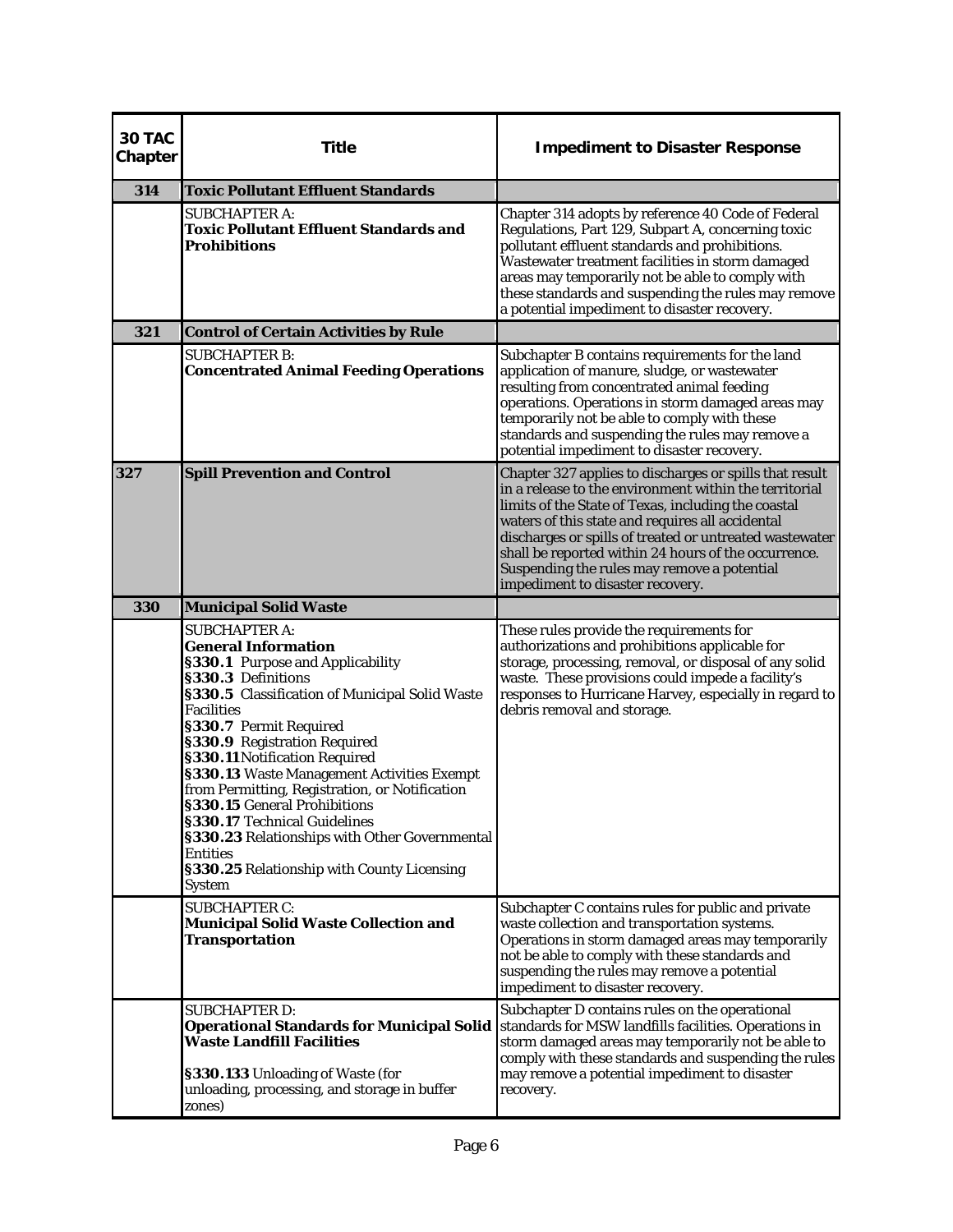| 30 TAC<br>Chapter | <b>Title</b>                                                                                                                                                                                                                                                                                                                                                               | <b>Impediment to Disaster Response</b>                                                                                                                                                                                                                                                               |
|-------------------|----------------------------------------------------------------------------------------------------------------------------------------------------------------------------------------------------------------------------------------------------------------------------------------------------------------------------------------------------------------------------|------------------------------------------------------------------------------------------------------------------------------------------------------------------------------------------------------------------------------------------------------------------------------------------------------|
|                   | §330.141(b) Easements and Buffer Zones (for<br>unloading, processing, and storage in buffer<br>zones only)<br>§330.147 Disposal of Large Items<br>§330.167 Ponded Water (suspend 7-day repair<br>timeframe during this event)<br>§330.169 Waste in Enclosed Containers or<br><b>Enclosed Vehicles Accepted at Type IV Landfills</b><br>§330.171 Disposal of Special Wastes |                                                                                                                                                                                                                                                                                                      |
|                   | <b>SUBCHAPTER E:</b><br><b>Operational Standards for Municipal Solid</b><br><b>Waste Storage and Processing Units</b><br>§330.211 Approved Containers                                                                                                                                                                                                                      | Subchapter E contains rules for the operational<br>standards of MSW storage and processing units.<br>Operations in storm damaged areas may temporarily<br>not be able to comply with these standards and<br>suspending the rules may remove a potential<br>impediment to disaster recovery.          |
|                   | <b>SUBCHAPTER M:</b><br><b>Location Restrictions</b><br>§330.543(b) Buffer Zones                                                                                                                                                                                                                                                                                           | Subchapter M describes what activities can occur in<br>easements and buffer zones. Due to the disaster,<br>storage and processing could occur in buffer areas but<br>not easements.                                                                                                                  |
|                   | <b>SUBCHAPTER T:</b><br><b>Use of Land Over Closed MSW Landfills</b>                                                                                                                                                                                                                                                                                                       | Subchapter T is should be suspended to allow storage<br>and processing over closed MSW landfills, but not for<br>the disposal of waste.                                                                                                                                                              |
| 331               | <b>Underground Injection Control</b>                                                                                                                                                                                                                                                                                                                                       |                                                                                                                                                                                                                                                                                                      |
|                   | <b>SUBCHAPTER D:</b><br><b>Cavern Disposal Wells</b><br>§331.64 Monitoring and Testing Requirements                                                                                                                                                                                                                                                                        | The operational requirements regarding continuous<br>Standards for Class I Wells Other than Salt   monitoring and immediate investigation of alarms<br>could be impeded by Hurricane Harvey.                                                                                                         |
| 334               | <b>Underground and Aboveground Storage</b><br><b>Tanks</b>                                                                                                                                                                                                                                                                                                                 |                                                                                                                                                                                                                                                                                                      |
|                   | <b>SUBCHAPTER A:</b><br><b>General Provisions</b><br>§334.5 General Prohibitions for Underground<br><b>Storage Tanks (USTs) and UST Systems</b>                                                                                                                                                                                                                            | This rule prohibits the delivery of fuel/gasoline to an<br>underground storage tank (UST) without a valid<br>delivery certificate. Suspension of this requirement<br>for UST operators that have certificates that are<br>scheduled to expire could help maintain the flow of<br>fuel to the public. |
|                   | <b>SUBCHAPTER D:</b><br><b>Underground and Aboveground Storage</b><br><b>Tanks</b><br>§334.72 Reporting of Special Releases<br>§334.75 Reporting and Cleanup of Surface Spills<br>and Overfills<br>§334.76 Initial Response to Releases                                                                                                                                    | These rules require certain reporting requirements<br>and certain response actions be completed within 24<br>hours of a release which may not be possible in a<br>disaster situation. Temporarily suspending the rules<br>may remove an impediment to disaster recovery.                             |